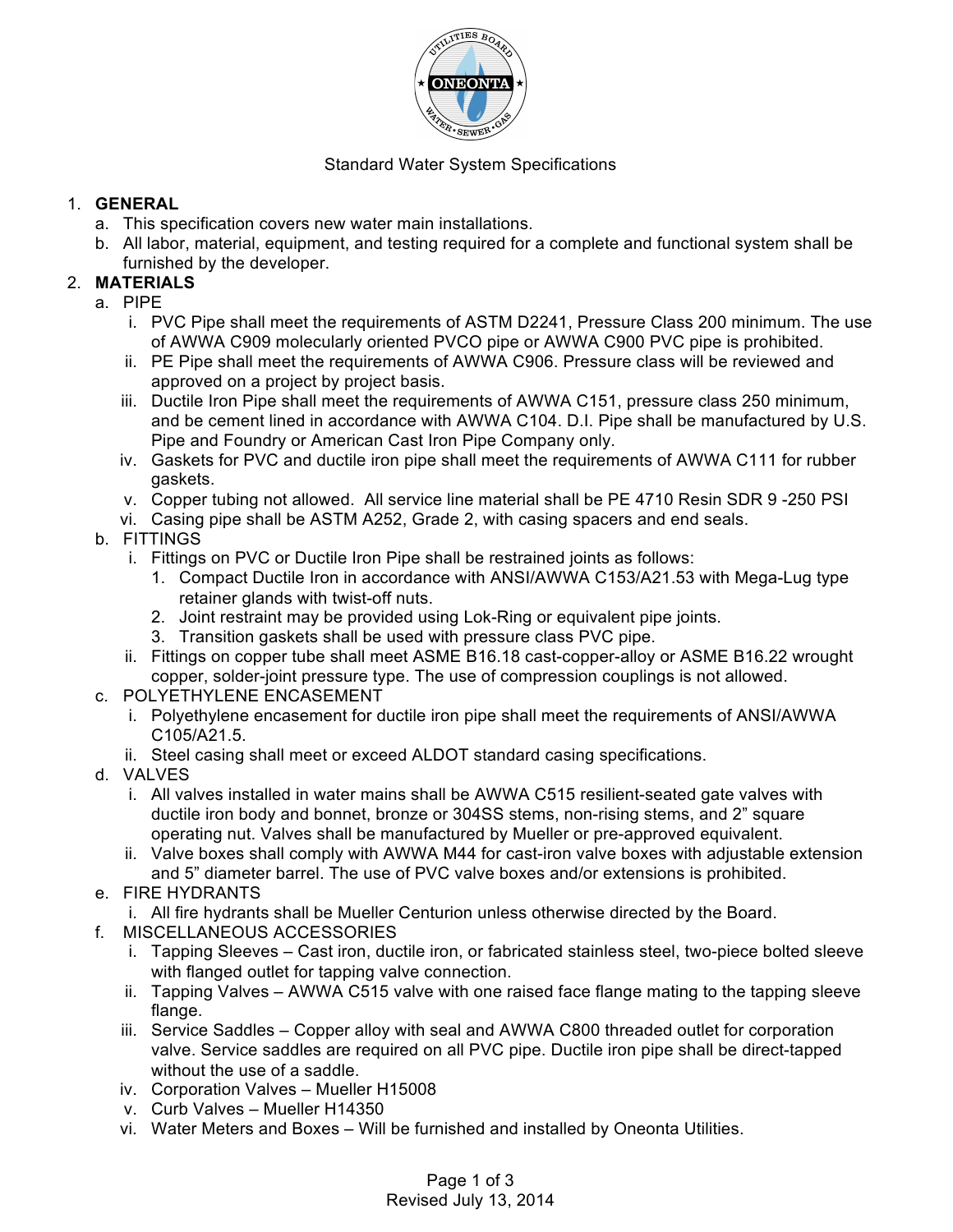

# 3. **INSTALLATION**

- a. PIPE
	- i. Ductile iron pipe shall be installed in accordance with AWWA C600.
	- ii. PVC pipe shall be installed in accordance with AWWA M23.
	- iii. PE pipe shall be installed in accordance with ASTM D2774 and ASTM F645.
	- iv. Pipe shall be installed with a minimum of 36" of cover and a maximum of 60" of cover from final grade.
	- v. Restrained joint fittings shall be installed at all changes in direction.
	- vi. All PVC water mains shall be bedded in a minimum of 6" of ALDOT #57 stone.
	- vii. PVC water mains and all other water mains in rock trenches shall be backfilled to 12" minimum above the pipe with ALDOT #8910 stone.
	- viii. Ductile iron water mains shall be backfilled to 12"minimum above the pipe with material free of particles larger than 1".
	- ix. All trenches under paving shall be backfilled completely with ALDOT #8910 stone.
	- x. Water mains shall not be installed longitudinally under paving.
	- xi. All water main shall be installed with 12 gauge blue solid copper locator wire 12" above the main.
- b. FITTINGS
	- i. Ductile iron fittings shall be installed in accordance with AWWA C600.
	- ii. Copper fittings shall be soldered joints in accordance with ASTM B828 using flushable flux and lead-free solder.
- c. POLYETHYLENE ENCASEMENT
	- i. Install polyethylene encasement in accordance with ASTM A674 or AWWA C105.
- d. VALVES
	- i. Install resilient seat gate valves with stem pointing up in accordance with AWWA C600.
	- ii. Valve boxes are required at all valves and shall be installed true and plumb, with top of box flush with grade.
- e. FIRE HYDRANTS
	- i. Install each fire hydrant with separate gate valve in supply pipe, anchor with restrained joints or thrust blocks, and support in upright position.
	- ii. Use Grade-Lok fittings as required to adjust hydrants to final grade.
- f. MISCELLANEOUS ACCESSORIES
	- i. Tapping Sleeves Install tapping sleeve on pipe to be tapped. Position flanged outlet so that gate valve will be plumb and level.
	- ii. Tapping Valve Install tapping gate valve onto tapping sleeve with stem pointing up. ALL TAPS ON MAINS WILL BE MADE BY ONEONTA UTILITIES.
	- iii. Valve boxes are required on all valves.
	- iv. Service Saddles Install service saddles on pipe to be tapped. Use a drilling machine compatible with service-saddle assemblies and corporation valves.
	- v. Corporation Valves Install corporation valves into all service saddles prior to tapping.
	- vi. Curb Valves Install curb valves in water service piping with head pointing up.
	- vii. Water Meters and Boxes Will be installed by Oneonta Utilities.